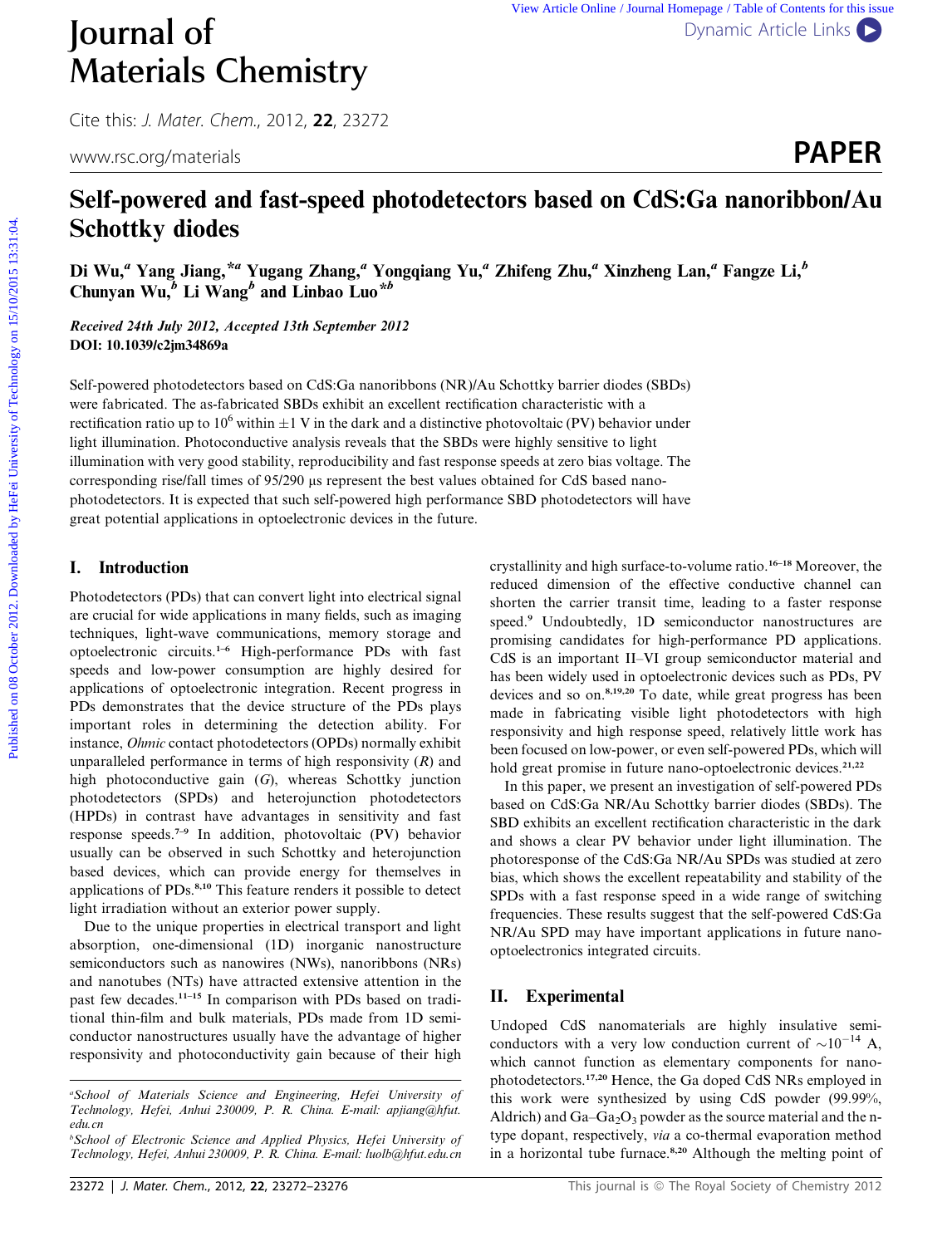elementary gallium is very low  $(\sim 30 \degree C)$ , its boiling point is too high ( $\sim$ 2400 °C) to be evaporated. Hence, a mixture of Ga and  $Ga<sub>2</sub>O<sub>3</sub>$  powders was used as the dopant source material in this work. Ga vapor could be generated through the following reactions at a relatively low temperature  $(>600 \degree C)$ :

$$
4Ga(l) + Ga2O3(s) \rightarrow 3Ga2O(g)
$$
 (1)

$$
Ga2O(g) + H2(g) \rightarrow 2Ga(g) + H2O(g)
$$
 (2)

In detail, about 0.5 g CdS, Ga and  $Ga<sub>2</sub>O<sub>3</sub>$  mixed powder was firstly loaded onto an alumina boat and transferred to the center region of the tube furnace. In this work, three samples with various levels of Ga doping were synthesized, corresponding to the increased Ga and  $Ga_2O_3$  mixture to CdS mass ratio of 2%, 4% and 8%, respectively. Undoped CdS NRs were also synthesized under the same conditions for comparison. Si substrates coated with 10 nm gold catalyst were then placed at the downstream position about 10 cm away from the evaporation source. Before heating, the system was evacuated to a base pressure of  $10^{-5}$  Torr, and back filled with an Ar and H<sub>2</sub> (5%) gas mixture at a constant flow rate of 60 sccm to a stable pressure of 150 Torr. Afterwards, the mixed powder was heated up to 880  $^{\circ}$ C and maintained at that temperature for 2 h. A layer of yellow woollike product could be observed on the Si substrates surface after growth.

To construct the Schottky junction devices, the as-synthesized CdS:Ga NRs were dispersed in parallel on the  $SiO<sub>2</sub>$  (300 nm)/ p<sup>+</sup>-Si substrate by the contact print technique,<sup>23</sup> and then photolithography and electron beam evaporation were used to define indium (In, 100 nm) Ohmic contact electrodes on the NRs. Then the Au (20 nm) Schottky electrodes on the other side were defined by additional photolithography and electron beam evaporation. Fig. 3a shows a SEM image of an as-fabricated CdS:Ga NR/Au Schottky junction device. Electrical measurements were conducted at room temperature by using a semiconductor characterization system (Keithley 4200-SCS). The optoelectronic characteristics of the SBDs were analyzed by using a system that combines a monochromatic light source, an oscilloscope (Tektronix, TDS2012B) and an optical chopper  $(SRS, SR540)$ , as shown in Fig. 6a.<sup>7,8</sup>

#### III. Results and discussion

Fig. 1a shows a typical FESEM image of the as-synthesized CdS:Ga NRs. It is seen that the NRs are clear and smooth with a uniform geometry, a width in the range of  $1-5 \mu m$ , thickness of 50–200 nm and length of several tens of micrometers. The highresolution transmission electron microscopy (HRTEM) image and the corresponding selected-area electron diffraction (SEAD) pattern also reveal that the NRs have a single-crystal wurtzite structure with a growth orientation of [001] as shown in Fig. 1b. In the XRD patterns (Fig. 1c), all the diffraction peaks can be assigned to wurtzite CdS (JCPDS 41-1049) and no impurity phases are detected, suggesting a high phase purity of the product. X-ray photoelectron spectroscopy (XPS) measurements were performed to further detect the compositions of the CdS:Ga NWs (8% Ga source doping), as shown in Fig. 1d. In addition to the Cd and S peaks, a peak at  $\sim$ 1118 eV that corresponds to the



Fig. 1 (a) FESEM image, (b) HRTEM image, (c) XRD pattern and (d) XPS spectrum of the as-synthesized CdS:Ga NRs. The insets in (b) and (d) show the corresponding SAED pattern and the enlarged Ga peaks, respectively.

Ga2p3/2 core level appeared, revealing the successful incorporation of Ga in the CdS NRs with an estimated Ga content of  $\sim$ 2.1 at%, implying that efficient Ga doping is achieved in the CdS:Ga NRs.

The influence of Ga doping on the transport properties of the CdS NRs was assessed by the electrical measurements on an individual NR, as shown in Fig. 2. From the typical  $I-V$  curves of the samples, it is found that the undoped CdS NR exhibits an extremely low conduction current ( $\sim 10^{-14}$  A). Its conductivity is estimated to be as low as  $10^{-9}$  S cm<sup>-1</sup>. In contrast, a substantial enhancement in the conductivity is observed for the CdS:Ga NRs. The conductivities increase dramatically to 2.65  $\times$  10<sup>-2</sup> S cm<sup>-1</sup>, 1.76  $\times$  10<sup>-1</sup> S cm<sup>-1</sup> and 1.1 S cm<sup>-1</sup> for the 2%, 4% and 8% Ga source doped samples, respectively. To gain statistical significance, the conductivities of 30 NRs for each sample were measured and the corresponding conductivity histogram is depicted in Fig. 2b. Significantly, the conductivity of the CdS NRs could be tuned over a wide range of about ten orders of magnitude from  $10^{-9}$  S cm<sup>-1</sup> (undoped CdS) to 10 S  $cm^{-1}$  for the 8% Ga source doped sample. The remarkable increase in the conductivity is a result of the Ga doping in the CdS NRs, demonstrating that Ga could be a very efficient



Fig. 2 (a) Typical  $I-V$  curves of the CdS NRs with varied doping levels in the dark. The inset shows the  $I-V$  curve of an undoped CdS NR for comparison. (b) A conductivity histogram for the three doped samples.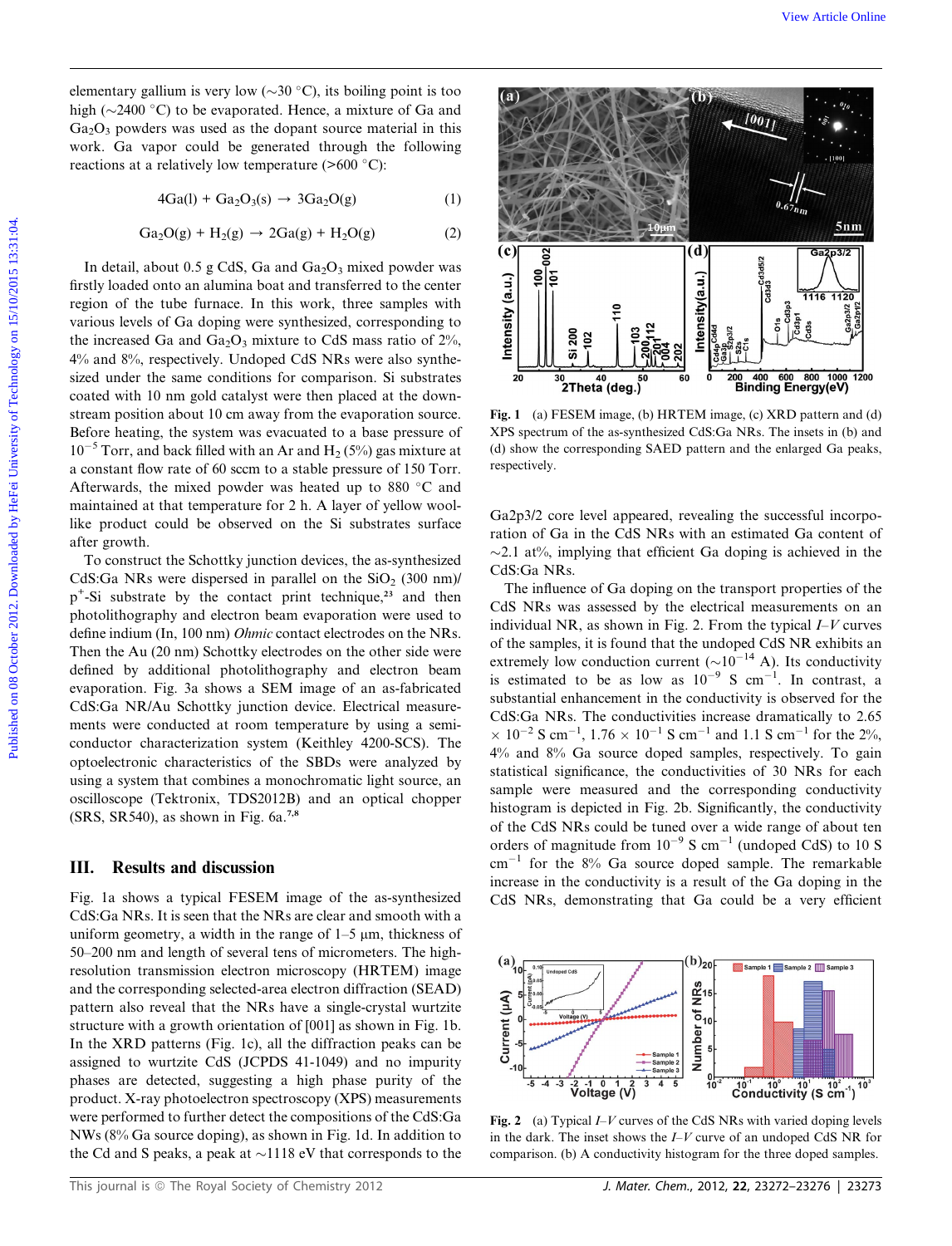donor dopant to tune the electrical transport properties of the CdS NRs.

Fig. 3b depicts typical I–V curves of the CdS:Ga NR/Au SBDs measured in the dark for 2%, 4% and 8% Ga source doped samples. The SBDs show excellent rectification characteristics with a rectification ratio up to  $10^6$  within  $\pm 1$  V. From the rectification curves, low turn-on voltages of  $\sim 0.5$  V can be deduced at the forward bias direction. For an ideal diode, the rectification characteristics can be described by the following equations:

$$
I_{\rm DS} = I_0 \left( e^{\frac{V_{\rm DS}}{R} / nK_{\rm B}T} - 1 \right) \tag{3}
$$

$$
I_0 = AA^* T^2 \exp\left(-\frac{q\Phi_{\rm Bn}}{K_{\rm B}T}\right) \tag{4}
$$

where  $I_0$  is the reverse saturation current, A the Schottky contact area,  $K_{\rm B}$  the Boltzmann's constant, T the Kelvin temperature,  $A^*$ the Richardson's constant ( $\sim$ 23 A K<sup>-2</sup>cm<sup>-2</sup> for CdS) and  $\Phi_{\text{Bn}}$  is the barrier height. By fitting the rectification curve (Fig. 3b) following the equation above, the ideality factor *n* and  $\Phi_{\text{Bn}}$  are determined to be 1.3–1.4 and 0.74–0.76 eV, respectively. The ideality factor is close to the value of an ideal Schottky junction, and  $\Phi_{\text{Bn}}$  is quite close to those reported for bulk single-crystal CdS/Au Schottky junctions.<sup>24</sup> These results also confirm that high-quality Schottky diodes were obtained.

The I–V curves of the CdS:Ga NR/Au SBDs under white light illumination with intensity of 7.4 mW  $cm^{-2}$  are depicted in Fig. 3c, from which, a pronounced PV effect could be observed. The open-circuit photovoltage  $(V_{OC})$  and a short circuit current  $(I_{SC})$  are deduced to be 0.16 V–0.18 V and 0.73 nA–1.05 nA, respectively, leading to a maximum fill factor (FF) of 29.9% for the 8% Ga source doped sample. The principle of such Schottky junction PV devices can be understood from the energy band diagrams shown in Fig. 4. Like the traditional Schottky junction



Fig. 3 (a) SEM image of CdS NR/Au Schottky diode. Inset shows an enlarged SEM image, the scale bar is  $10 \mu m$ . (b) Rectification characteristic and (c) photovoltaic characteristic of the CdS:Ga NR/Au SBD for 2%, 4% and 8% Ga source doped samples measured in the dark and under light illumination with intensity of 7.4 mW  $cm^{-2}$ . (d) Time response of CdS:Ga NR/Au SPDs at zero bias under light illumination of 510 nm with intensity of 0.27 mW  $\text{cm}^{-2}$ .

based solar cell, the gold thin film (20 nm), that is somewhat transparent to visible light, allows the effective absorption of photons with energy greater than  $E<sub>g</sub>$  by semiconductor nanostructures. As a result, the electrons were driven into the CdS, and the holes were driven into the Au surface, as soon as the photogenerated electron–hole pairs were readily separated by the built-in field within the depletion region. The continuous accumulation of these carriers at both sides of the depletion region forms the photo-voltage with a direction pointing from metal to semiconductor. Once the Schottky junction is short-circuited (Fig. 4b), the photo-generated carriers can transit through the external circuit, giving rise to a short circuit current.

Remarkably, this CdS:Ga NR/Au SBDs can function as a high-performance self-powered visible light photodetector. Fig. 3d shows the reversible switching between high and low conductance without exterior power supply, when 510 nm light illumination with intensity of 0.27 mW  $cm^{-2}$  was turned on and off. The  $I_{\text{on}}/I_{\text{off}}$  ratio is  $\sim 10^3$ . What is more, the responses of all three SBDs was very fast and highly stable and reproducible. Responsivity and photoconductivity gain for a PD can be estimated according to the following relation:

$$
R = \frac{I_{\rm P}}{P_{\rm opt}} = \eta \left(\frac{q\lambda}{hc}\right) G \tag{5}
$$

where  $I_p$  is the photocurrent,  $P_{opt}$  the incident light power,  $\eta$  the quantum efficiency, h is Planck's constant,  $\lambda$  the light wavelength and  $c$  the light speed. Based on this equation,  $R$  and  $G$  were estimated to be  $\sim$ 4 A W<sup>-1</sup> and 10 for 2% Ga source doping sample,  $\sim$ 6 A W<sup>-1</sup> and 15 for 4% Ga source doping sample,  $\sim$ 8 A W<sup>-1</sup> and 20 for 8% Ga source doping sample, respectively, at 0 V for the CdS:Ga NRs based SPDs. The greater-than-unity gain may be attributed to the high-quality of the doped CdS NRs and the prolonged carrier lifetime. Due to oxygen adsorption, both at the surface of the CdS NR and the Schottky contact from the ambient environment, the electrons and holes were separated by the strong local electrical field existing at the Au/NR interface, as a result, the electron–hole recombination was largely restricted.14,25 Ver Article (Solution translated temperature properties of the based scheres the solution of the New Article Consumer Consumer Consumer Consumer Consumer Consumer Consumer Consumer Consumer Consumer Consumer Consumer Cons

CdS is a promising material for photodetectors due to its primary band-gap of 2.4 eV at room temperature. Fig. 5 depicts the spectral response of the CdS:Ga NR and CdS SPD when the devices were exposed to monochromatic light at a constant intensity of  $1.0 \text{ mW cm}^{-2}$ . Notably, both CdS NR and SPD show a pronounced photoresponse to the short wavelength light. From the curves, it is seen that sensitivity is highest around 510 nm and shows a steep decline in the long wavelength direction. For CdS NR, the cut-off wavelength of 510 nm is consistent with CdS



Fig. 4 The energy band diagrams of (a) an open-circuited and (b) a short-circuited CdS:Ga NR/Au Schottky junction device under light illumination.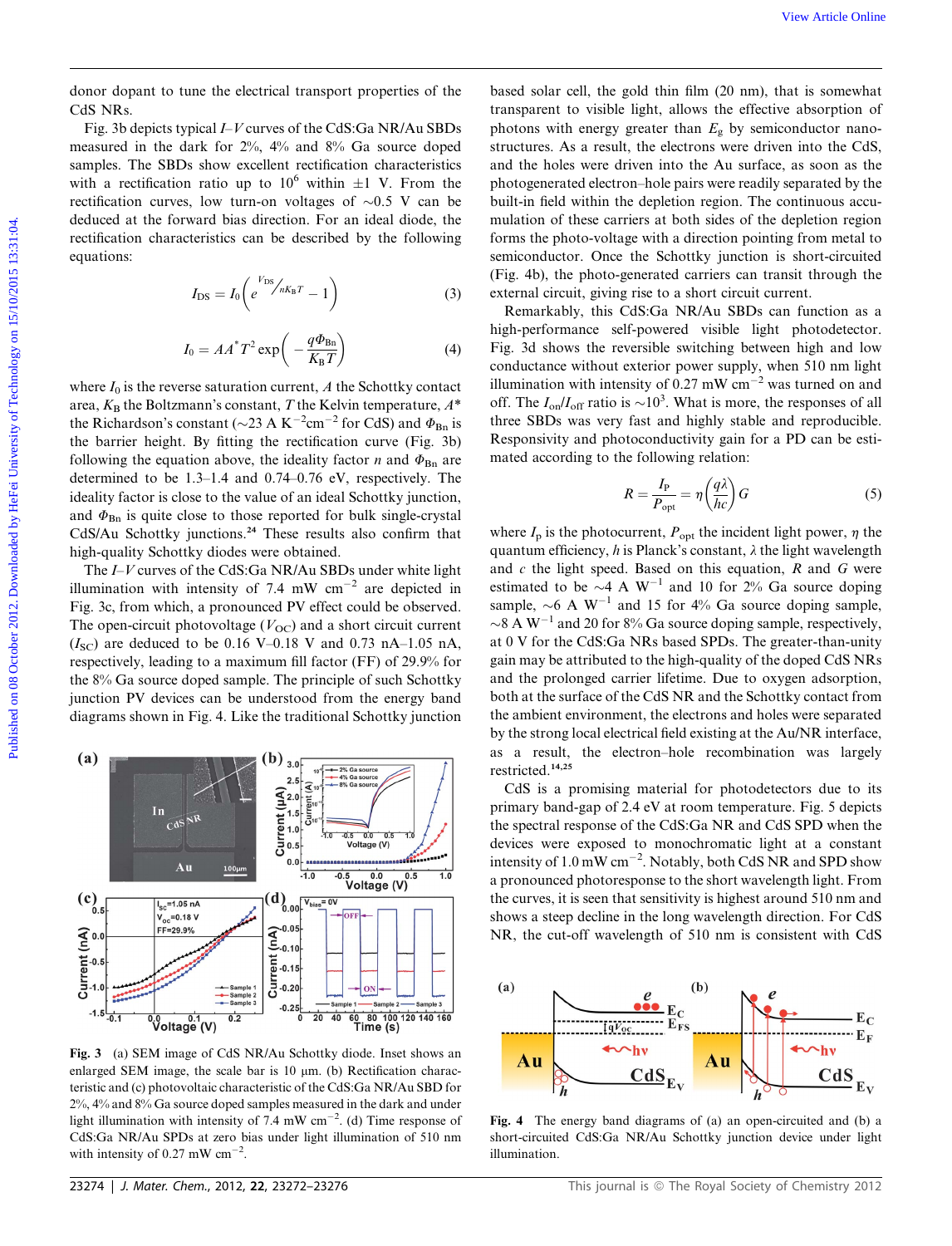

Fig. 5 Spectral response of the CdS:Ga NR and CdS SBD when the devices were exposed to monochromatic light at a constant intensity of  $1.0 \text{ mW cm}^{-2}$ .

band-gap, indicating that the electron–hole pairs excited by light with energy larger than the band-gap of CdS should account for the photocurrent. But for the CdS/Au SPD, the spectrum is extended to longer wavelengths and more sensitivity than CdS NR in the long wavelength direction. This may be due to the internal electrons of CdS that will transfer from the defect level to the conduction band after absorbing photons and photons with energy less than the band-gap of CdS excited metallic electrons through the Schottky barrier and are then collected by the conduction band of CdS.<sup>26</sup>

To explore the capability to follow a fast-varying optical signal, which is particularly important in lightwave communication and optical-switch applications,7–9 the photoresponse of the CdS:Ga NR/Au SPD (8% Ga source doped sample) was further studied under zero bias by modulating the incident light with a mechanical chopper (Fig. 6a). Considering the high frequency of the illumination switching, an oscilloscope was used to monitor the variation of the photocurrent with time. Fig. 6b–d show the reversible switching of the SPD between low and high conduction states when the light was turned on and off regularly (the data was normalized according to the highest photocurrent). Significantly, the SPD could operate with excellent stability and reproducibility in a wide frequency range from 1 to 500 Hz under light illumination of 510 nm with intensity of 0.27 mW  $cm^{-2}$ . Moreover, as shown in Fig. 6e, the relative balance  $(I_{\text{max}} - I_{\text{min}})/I_{\text{max}}$  of the photocurrent only decreases by less than 5% at a high frequency of 500 Hz, which is much less than the values of OPD ( $\sim$ 30% at 500 Hz $)^{12}$  and HPD ( $\sim$  5% at 400 Hz),<sup>8</sup> implying that the CdS:Ga SPD can even monitor an optical signal with much higher frequency.<sup>11</sup> In the time domain, the speed of a PD is often characterized by the rise time ( $\tau_r$ ) and the fall time ( $\tau_f$ ) of its response to an impulse signal or to a pulse signal.<sup>27</sup> Further analysis to the SPD reveals a small  $\tau_r$  of 95  $\mu$ s, as well as a small  $\tau_f$ of 290 ms (Fig. 6f). These response times are much quicker than the  $746/794$  µs of CdS OPD<sup>12</sup> and  $300/740$  µs of CdS HPD,<sup>8</sup> representing the best value obtained for the CdS based nano-PDs.

The fast response speed is believed to be associated with the high-quality Schottky junction between the CdS:Ga NR and the Au electrode. When the Schottky junction was irradiated with visible light, this light will be absorbed. Due to few interface



Fig. 6 (a) Schematic illustration of the measurement configuration for photoresponse detection. Photoresponse characteristics of the CdS:Ga NR/Au SPD to pulsed light irradiation at frequency of (b) 20 Hz, (c) 100 Hz and (d) 500 Hz. (e) The relative balance  $[(I_{\text{max}} - I_{\text{min}})/I_{\text{max}}]$  versus switching frequency. Inset shows the enlarged image. (f) Rising and falling edges for estimating the rise and fall times.

defects, the resultant photo-generated electron–hole pairs could be quickly separated and then transferred to the electrodes by the built-in electric field, leading to the fast response speed. Reasonably, as these two values are highly dependent on light intensity, the  $\tau_r$  and  $\tau_f$  could be further reduced by increasing the light intensity.<sup>11</sup> These results suggest that the meritorious characteristics of the high-quality CdS:Ga NR/Au SBD photodetector, such as high-speed and no energy consumption, will afford new opportunities for future nano-optoelectronic device applications.

#### IV. Conclusions

In summary, self-powered PDs based on CdS:Ga NR/Au SBDs have been demonstrated. The SBDs exhibit an excellent rectification characteristic with a rectification ratio of up to  $10^6$  within  $\pm 1$  V in the dark and a pronounced PV effect under light illumination. Further photoresponse analysis showed that such CdS:Ga NR/Au SPDs can work under zero bias, with high photosensitivity and the greater-than-unity gain. Moreover, the fastest response speed was achieved for CdS based nano-PDs. It is expected that these self-powered CdS:Ga NR/Au SPDs with fast-speeds will have potential applications in nano-optoelectronic integrated circuits.

#### Acknowledgements

This work was supported by financial support from the National High Technology Research and the Development Program of